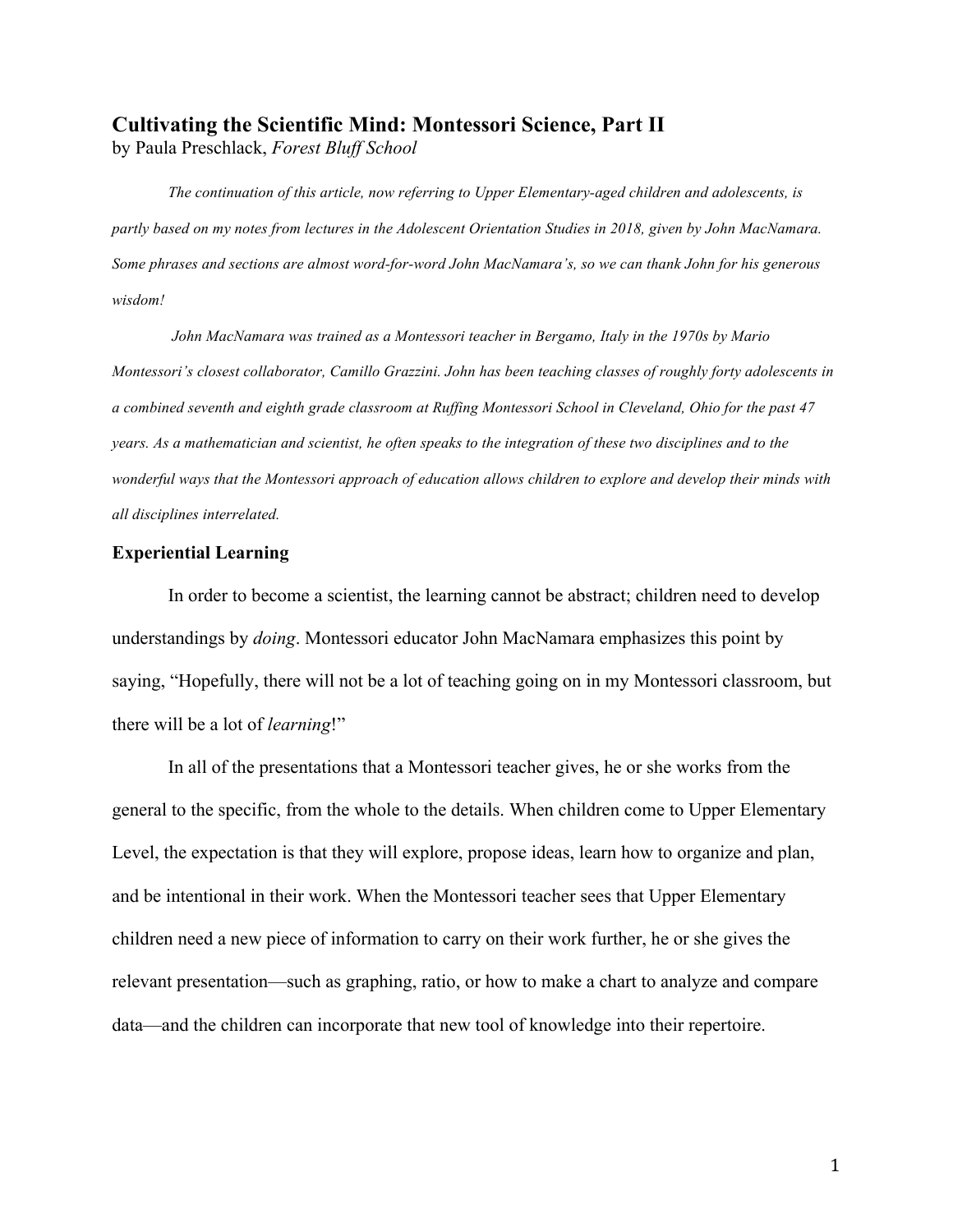It is important to recognize that this is backwards from the way we are used to thinking of schooling. But as a text book has already decided an order and what answers should be found, if the teacher teaches with a set list for every child, the child's energies will quickly disengage and go elsewhere. The child's energies want, by nature, to fix upon a path of his own designing, and so, Montessori teachers must notice children's interests and pepper the way in front of them with more wonderful nuggets to choose from. When a child grows up this way, exercising his will and his ability to choose, every day, he becomes a person who chooses, who directs himself, and pursues passions with purpose. The Montessori child has been allowed to find out how to steer himself, and so this is what he does into adulthood.

This is really quite simple, although most Montessori graduates think it odd that everyone they meet in adulthood isn't this way. I hear them say that they often wondered, "Why would I do something just to impress people? Why do people do that?" Montessori students don't learn the game of performing to get a grade and then remain disinterested in the content being discussed. That kind of boredom is foreign to them. Instead, Montessori children are doers, they are learners, and they are excited about life! They seek to understand, and they have years of experience pursuing new information to form their structures of knowledge. This is a direct result from the way they were treated as scientific learners with the Montessori approach.

### **What Students Do**

The Montessori Elementary curriculum begins with science on the very first day of every year with the first Great Lesson about the universe, and the threads of scientific study and exploration continue every day in the classrooms. As the children work their ways down different paths of interest, the classroom becomes a rich breeding ground of questions and answers between the students themselves. In describing what has happened this spring in her

2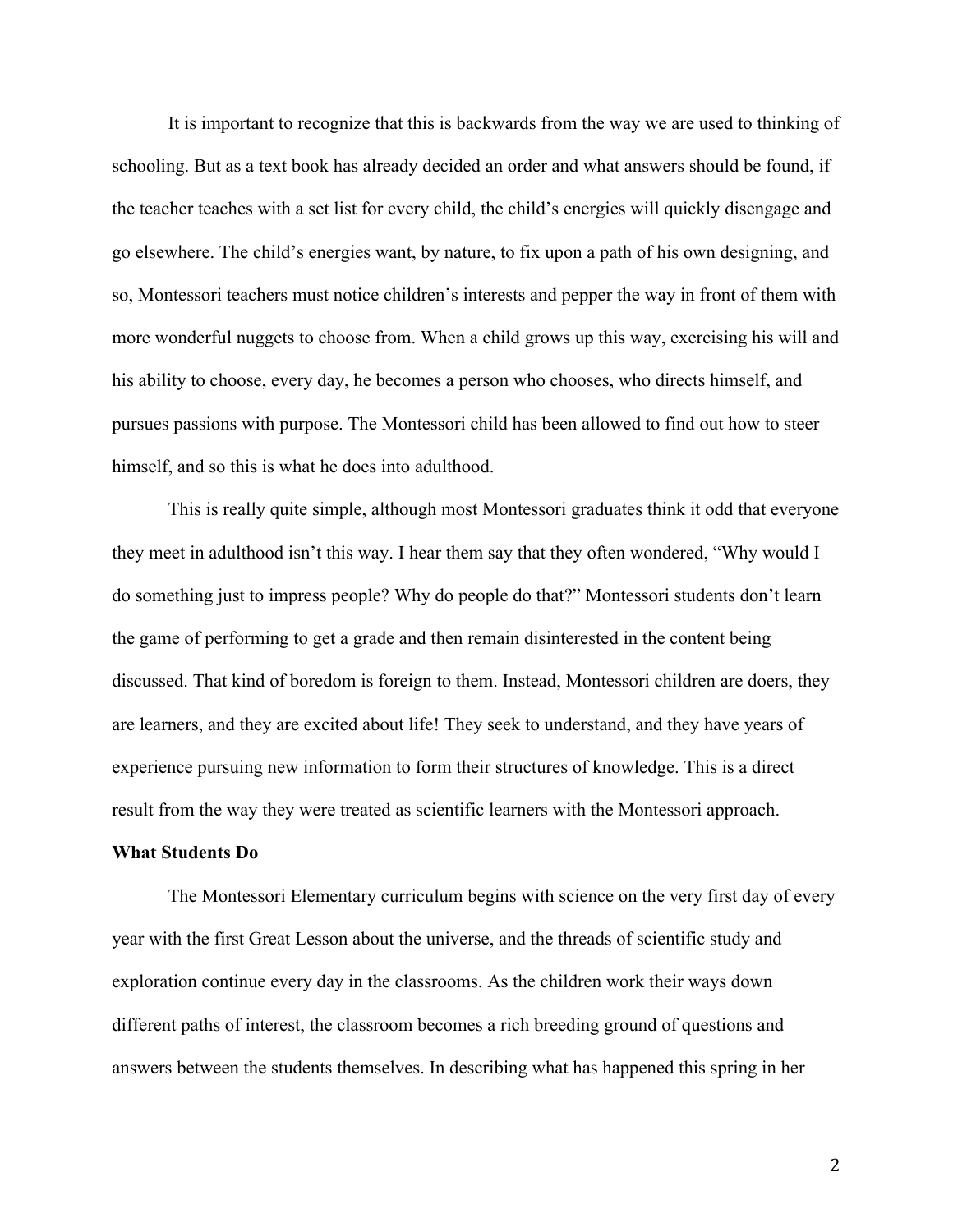Upper Elementary classroom, Forest Bluff Director Regina Cyvas Sokolowski explains: "There are a number of constructions that came about from the children's own ideas; they may have been inspired from a conversation in a lesson or while talking with their classmates, but the beauty of the uninterrupted work period is that they are given the time to explore these ideas. Sometimes they bring in, or research, diagrams. Then they gather classroom materials or even bring in things from home to make their constructions." Recent examples of such work include:

One group constructed an electric car. They brought in wheels, a 9 volt battery, and some wires from home and found towels, hot glue, cardboard, aluminum foil, and some other supplies in the classroom. By soldering and connecting the wires and lots of trial and error, they got it to move!

Another group wanted to construct a freezer. They had researched items that would serve as good insulators and had to tweak the original diagram they found which suggested using dry ice. Instead, they used many layers of cardboard, felt, and duct tape and then tested it by putting ice on one side and their lunches on the other. The ice did not melt, and their lunches stayed cool! For aesthetic purposes, they decided to add some LED lights and wheels so that it could be portable.

After a discussion of the scientific method and how to construct an experiment, a group of five children designed paper airplanes, which they tested over seven trials each and then averaged the distance traveled. They repeated the trials by adding some coins to the airplanes so that they would weigh more to see how it affected the distance traveled.

A number of children studied the heart and the circulatory system after a lesson on that topic. One girl traced herself and then did a life-sized drawing of the circulatory system. Another girl made models of parts of the circulatory system using clay and acrylic paint.

Earlier in the winter, some children chose to dissect baby sharks to investigate other body systems. They mail-ordered the specimens and made an appointment with a local surgeon to come be their resident expert to assist them at the school for their two-hour dissection.

Several students built pulley systems, following a brief lesson that introduced the concept of a pulley. Students explored the idea and those of other simple machines to create chain reactions. The class discussed the clever drawings of artist Rube Goldberg, and many students were further inspired from that discussion. As is the case with many things in a Montessori classroom, the children got excited by each other's ideas, so they had five or six of these chain reactions constructed within a few weeks' time. Some of the children went on to build miniature gondolas and zip lines as a continuation. A few were even battery operated!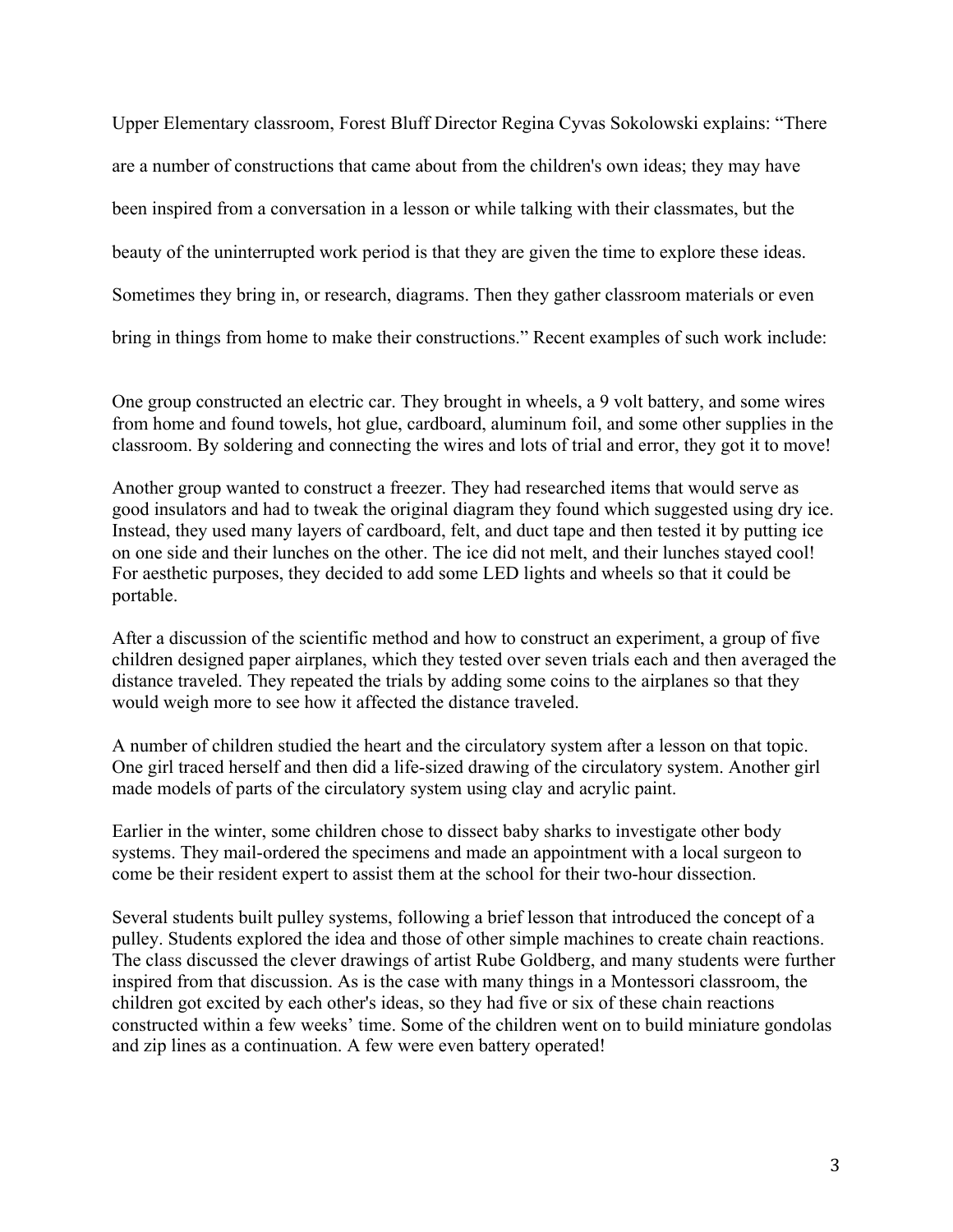This is just a sample of scientific explorations, which ebb and flow and migrate into different subject areas over the months and years in our classrooms.

All such science activities are supported by the adults but not directed by them. The students direct themselves, and to witness this is inspiring. One morning, the three boys making an electric car asked me to be the adult to be present in the Parent Child room while they used a hot glue gun and a soldering iron. They had all their supplies laid out on a floor table, their face masks were in place, and they were ready to proceed. I did my paperwork off to the side but looked up and watched now and then, seeing that they were handling everything responsibly. I was so impressed! It was like watching three little men, and even their comments to each other demonstrated their maturity and focused states of mind:

"You are like a surgeon's assistant, you know."

"Yes, now, hold these wires here off to the side if you would, thanks."

"Careful, now; the wires are drooping there…"

"Oh! Are you OK? Sorry about that."

"Here we go. Please hold your hand steady. Don't move."

To watch the intense focus of these three boys, ages ten and eleven, and their smooth movements and collaboration was amazing. I noticed the fine motor control and finger dexterity necessary for such maneuvers, which Montessori students develop from their youngest ages with the Montessori materials and activities.

In the Secondary Level, the adolescents move through units of scientific study on topics of chemistry, physics, and anatomy, for example, although science is integrated into all aspects of the curriculum. Science relates closely with mathematics, for instance, because all of our math work and math seminars deal with scientific notation with exponents and scientific concepts.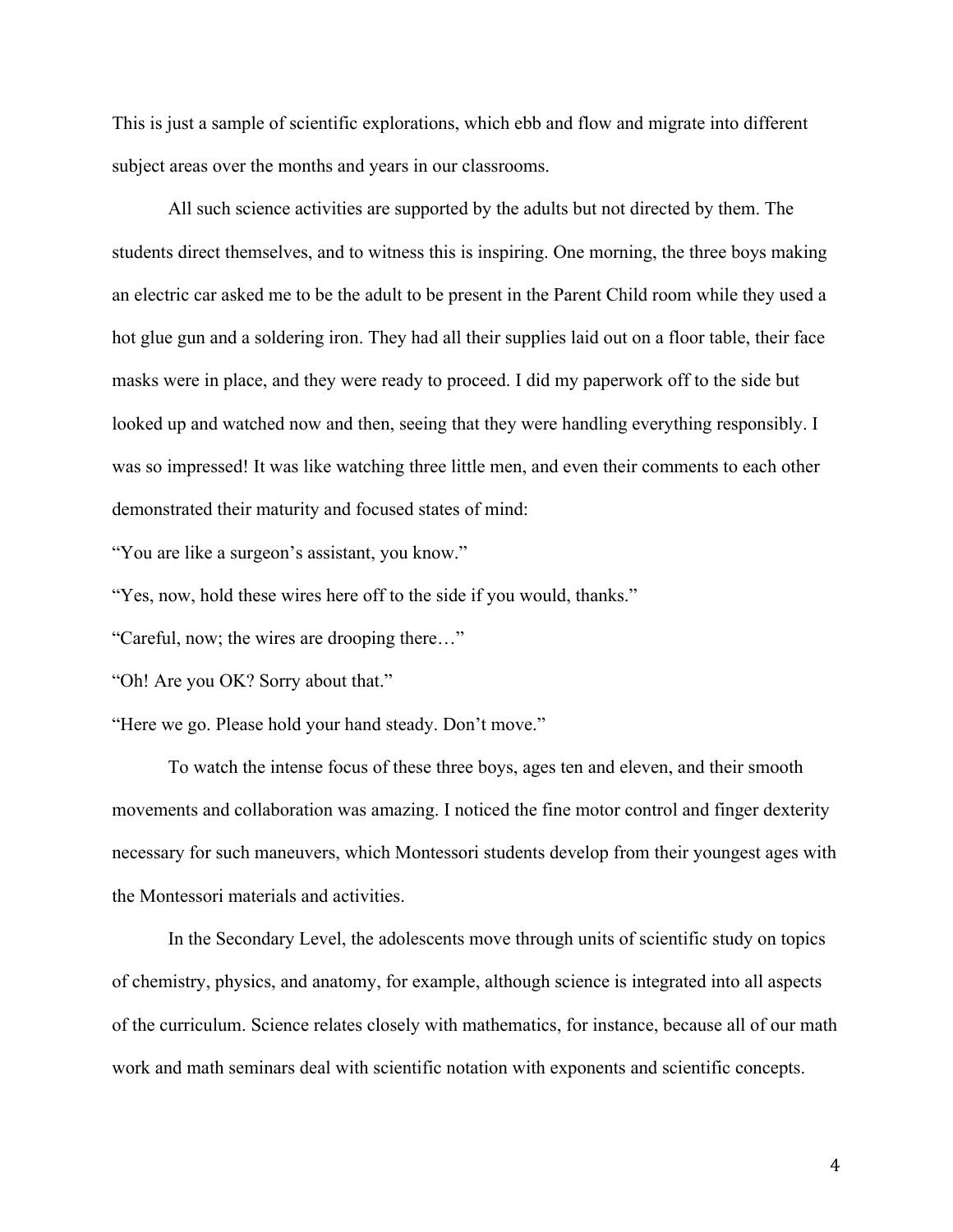Most importantly, "math encourages students to refine their reasoning powers," Secondary Level Directors Matt Robbins and Elisabeth Miles explain. "They learn to question and to prove how they know what they know. There is an ethical development that happens through showing your work, being honest with yourself when you need help, and following through with your stated goals." This ethical development transfers and relates directly to work in the sciences.

Spontaneous scientific exploration occurs in the Secondary Level as well. This semester, a girl studying music designed and conducted an experiment and then wrote the results in her Independent Study Project, following the structure of the scientific method. This past fall, students learned about anatomy and physiology by studying human body systems. They designed and conducted their own experiments with the scientific method and then embarked on a study of the human brain, involving a visit to Lake Forest College to meet with professor Shubik Deburrman and his team in the Neurons, Brains, to Behavior Lab.

### **Independent Thinking for The Later Years**

With traditional science experiments for adolescents, the conclusion is already known before the students begin the experiment—the results and procedures to follow are already known as well. But with the Montessori approach, students ask the questions and determine how to proceed to find an answer. They develop an independence and a willingness to take risks, leading to real scientific thinking. They create their own experiments and practice scientific inquiry in action.

For example, math and science formulas are not the first things Montessori students learn, which is the pattern of teaching in conventional programs. In conventional settings, curricula, textbooks, and workbooks teach *formulas to memorize*. Instead, in Montessori, we present *strategies to develop*. Students work with strategies, and they develop their own unique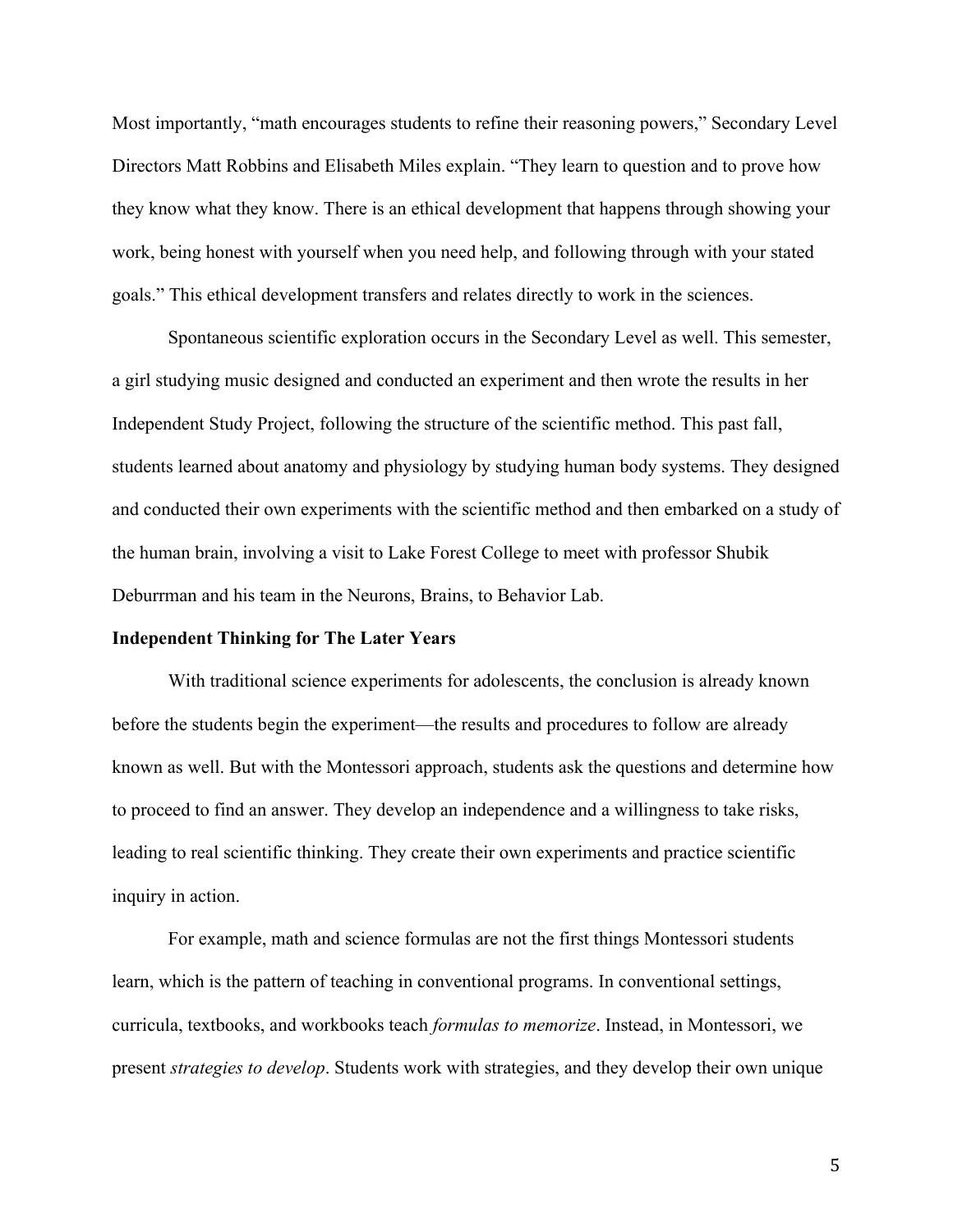strategies as well. The students have to understand what is behind their strategies as they use them, which makes them really think things through. The formulas the students discover through their work are their points of arrival, giving them the thrill of discovery just as the first scientists felt.

We must always keep in mind that we are aiming to help children develop their own sets of strategies, not to teach them to memorize isolated strategies such as shortcuts, invented by others. This latter, popular approach of most science programs leaves students without the foundation they need to build for themselves. Think about it: if students forget the shortcut a teacher taught them, they will be lost. *This is why it is imperative that parents and other math or science programs not "help" our students by giving them shortcuts.* Shortcuts are wonderful strategies children will invent on their own if they are really engaged and ready to find them with their own minds. When we hand shortcut procedures over to children, we hand a crutch without the context and foundation the students needed to truly reach the epiphany for themselves. Every mind works a little differently, so each scientist needs the chance to develop their own strategies.

## **Framework Matters**

Establishing a framework of information for each individual is important, too. Eventually, learning procedures without a conceptual framework will get you into trouble in science and math. John MacNamara tells us that Dr. Montessori said, "To teach details is to bring confusion. To establish relationships between things is to bring knowledge." In the Elementary program, we begin by giving students the framework of the entire universe with everything it holds. The basic laws of physics and chemistry that give our earth shape, gravity, states of matter, heat, etc., are presented to the children in a series of key lessons that help elementary students to form structures of knowledge and simultaneously ask questions they want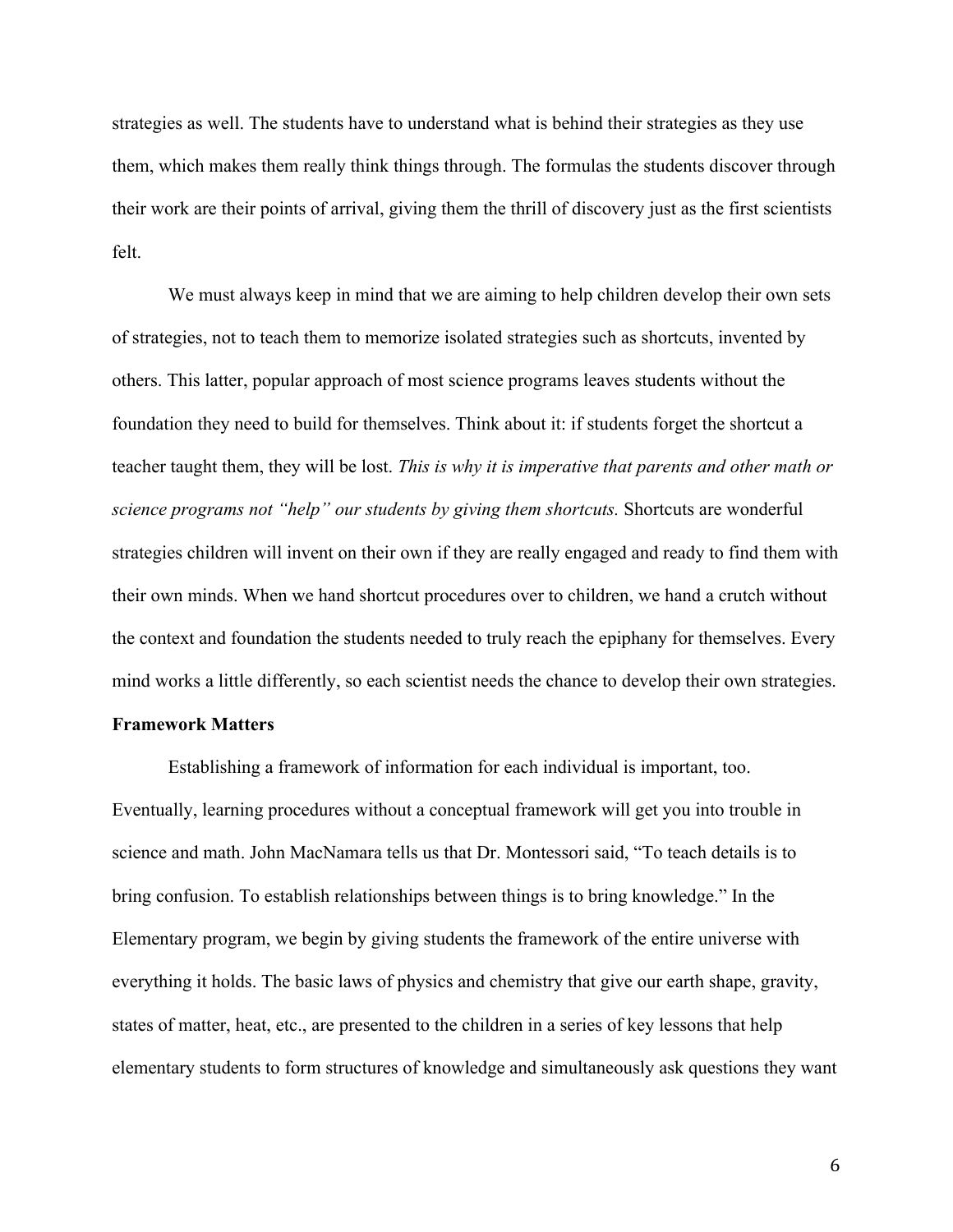to find the answers to. In this way, our children are scientists from their very first day. They begin to develop the frameworks of scientific inquiry and how to set up research as well as experiments with a hypothesis, listing their materials, describing their procedures for what they plan to do, and reflecting on the results of what happened afterwards.

This practice, which begins formally at age six in the Lower Elementary, evolves to higher levels of sophistication by the time students are in middle school and can use more advanced equipment to inquire about their interests. John MacNamara tells of how his adolescent students wondered whether braces really do improve people's bite plates and straighten their teeth, and if so, do they differ from one another afterwards, or does everybody get the same mouth shape, essentially? The students thought about how to test this. They decided to collect records by asking students all through the school to bite on paper to make imprints of *before*, *during*, and *after* braces. This experiment involved many students and subjects over multiple years, and MacNamara required his adolescent students to be serious and official about their work, so the data they collected would be real. Needless to say, this was a lot of fun for them, and they learned a lot while doing it. Simultaneously, many other experiments were going on, but from these more gradual studies, students see how long it can take to get the results of some investigations. It takes stamina to return to the same ongoing study over multiple months or years. The thrust of the work is rooted in the students' curiosity. MacNamara says, "The role of Montessori education is to interest the student profoundly in an activity that he or she will bring all of his and her potential to."

#### **Asking Original Questions, Pursuing Answers, and Expressing One's Findings**

In Montessori programs, the teachers capture the children's attention and stimulate their thinking by asking intriguing questions and by demonstrations that show phenomena, without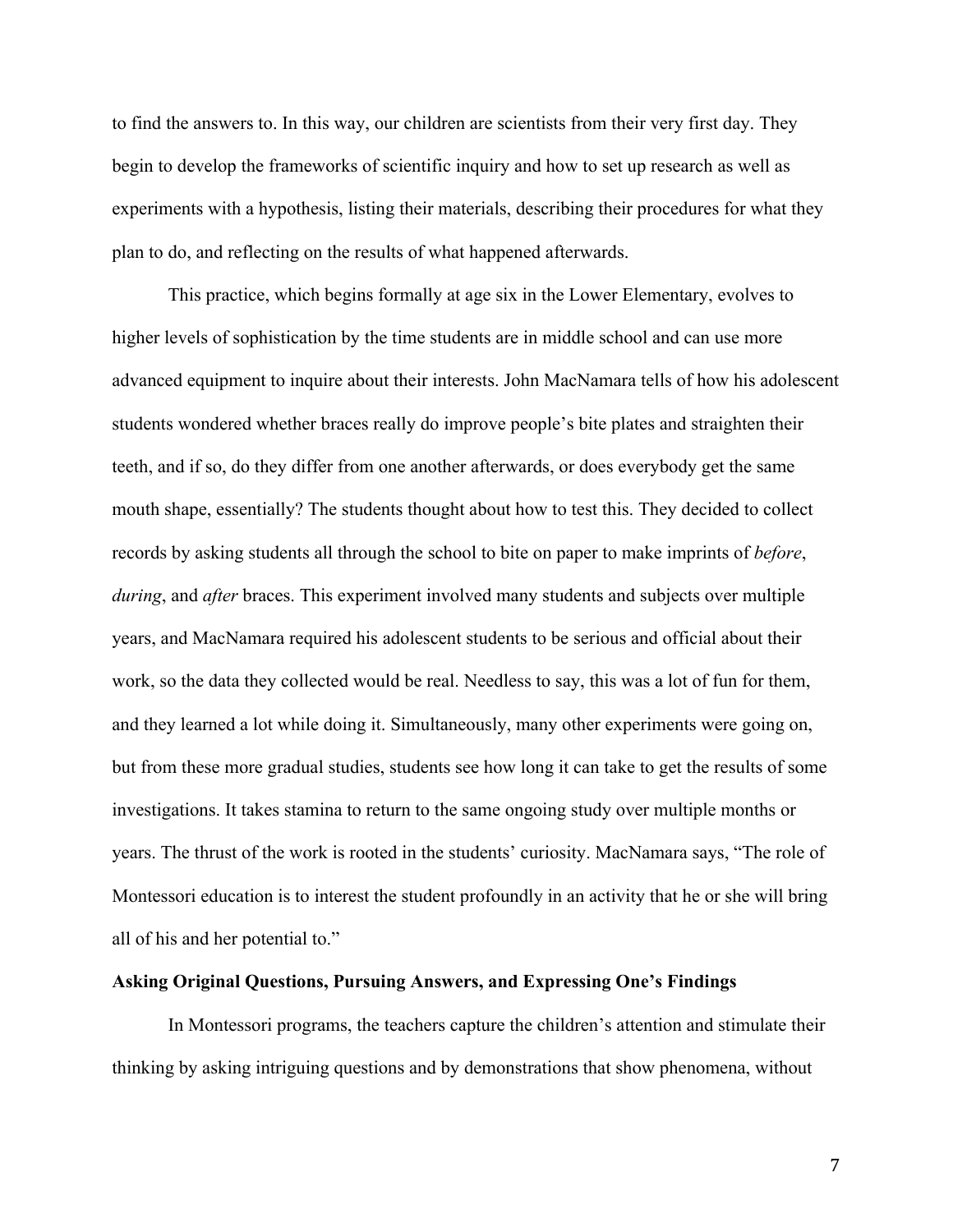providing answers. In guiding the students to access what they already know, Montessori teachers begin any new presentation by helping students to orient themselves. Students then want to fill in the new blanks by acquiring more information by their own research, experiments, and investigations.

The teachers help their students learn how to plan and carry out purposeful experiments that relate to their questions. They show them how to report what happened accurately, with the vocabulary and language that accurately communicates. Children are taught, from age six onward, how to design an experiment, repeat a scientific demonstration, and record their data. While very cursory at first, by age nine children are taught to transfer their data into graphs, tables, pie graphs, and other clear formats. By age twelve, students are shown how to present their data with percentages and ratios. Using these formats in such relevant ways makes them more meaningful, accessible, and familiar before students graduate to middle school.

### **Scientific Thought as a Natural Development**

John MacNamara explains, "It is as ridiculous to think of math or science as a subject to be taught as it is to think of any ability to be developed. Do you say, 'I taught my child to talk?' or, 'I taught my child to walk?'" Try thinking of the development of children's scientific minds and mathematical minds the same way. We do not teach math and science to children; we give them the world to observe and wonder about, and through our linking them to interact with the environment—through their unique experiences and activities—our children develop themselves as mathematicians and scientists.

This is the beauty of Montessori education: we are not teaching children to go through the motions; we are treating them as the creating thinkers they are, developing their own thinking processes. These processes become the children's individualized ones, that make sense to them,